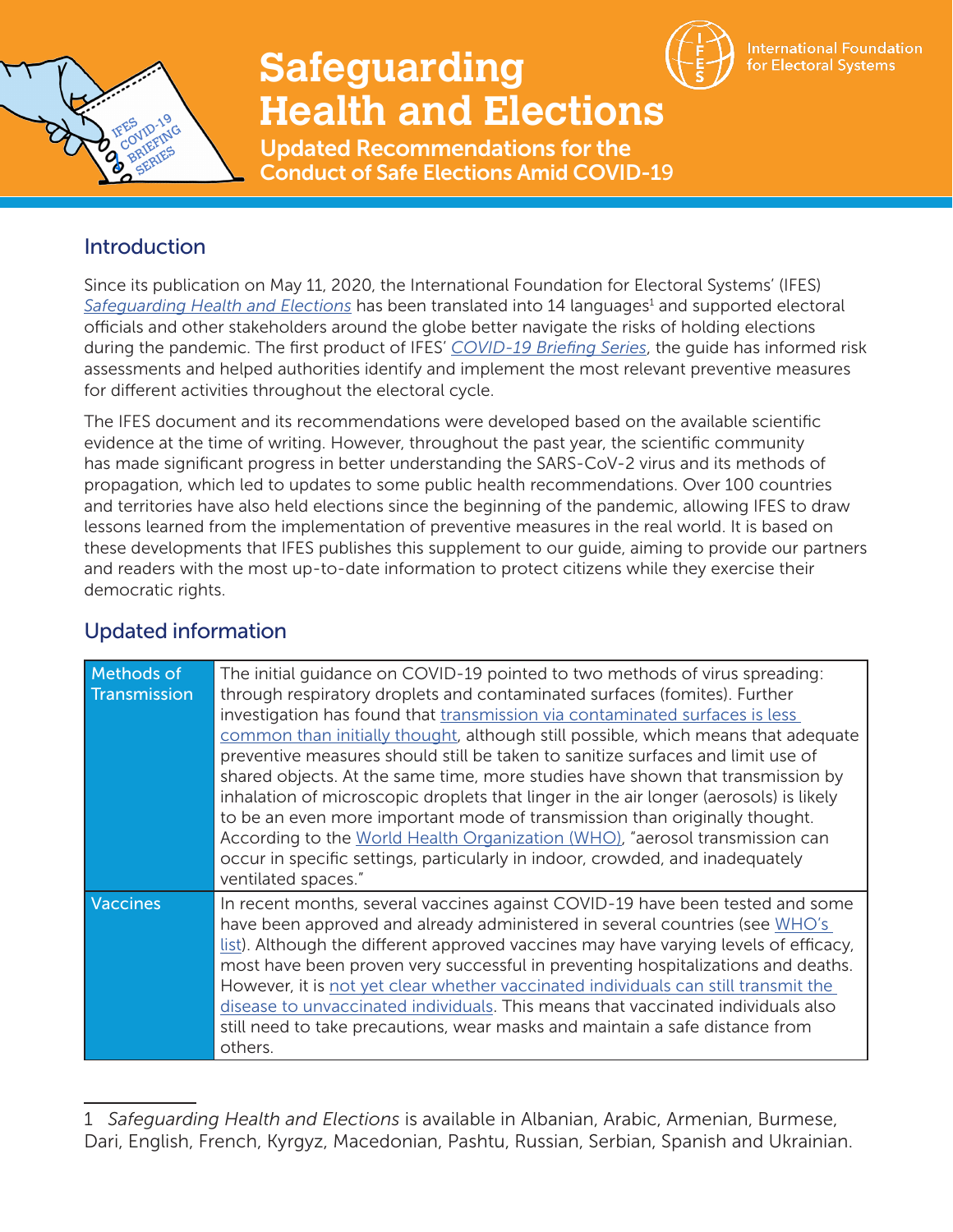| New Variants | Although much has been learned about the SARS-CoV-2 virus in the past year, the     |
|--------------|-------------------------------------------------------------------------------------|
|              | surge of new variants has led to new challenges. Two of these variants recently     |
|              | identified in the United Kingdom (B.1.1.7) and in South Africa (B.1.351) have been  |
|              | particularly concerning, as they were found to be more infectious and spread        |
|              | faster. Indeed, these new variants have been associated with an increase in the     |
|              | number of cases in both countries. Another variant first identified in Brazil (P.1) |
|              | has also been found to have additional mutations that may affect how antibodies     |
|              | recognize it. Several studies are ongoing, and much is still unknown about          |
|              | how widely these new variants have spread and how they might affect existing        |
|              | vaccines, therapies and tests.                                                      |

## Impact on Elections

| <b>Using Better</b><br><b>Face Masks</b>               | Handwashing and sanitization of common surfaces should remain important<br>preventive measures. Given the much higher risks of infection through large and<br>small droplets and the emergence of new variants that spread even more easily,<br>however, it has become increasingly important to highlight the need for good<br>masks. Voters, poll workers and observers should wear face masks appropriately,<br>covering their mouth and nose. This practice is valid not only on Election Day but<br>throughout all electoral activities, including the work in election offices, public<br>gatherings during the electoral campaign and the transportation of electoral<br>material. According to the U.S. Centers for Disease Control and Prevention<br>(CDC), masks should fit snugly against the user's face and have multiple layers<br>to prevent more droplets from escaping. N95 masks remain one of the most<br>effective options. Masks with a nose wire and mask fitters can also help prevent<br>air from leaking. Wearing double masks - more specifically, a disposable mask<br>underneath a cloth mask - is also recommended. |
|--------------------------------------------------------|--------------------------------------------------------------------------------------------------------------------------------------------------------------------------------------------------------------------------------------------------------------------------------------------------------------------------------------------------------------------------------------------------------------------------------------------------------------------------------------------------------------------------------------------------------------------------------------------------------------------------------------------------------------------------------------------------------------------------------------------------------------------------------------------------------------------------------------------------------------------------------------------------------------------------------------------------------------------------------------------------------------------------------------------------------------------------------------------------------------------------------------------------|
| <b>Improving</b><br><b>Ventilation</b>                 | As smaller droplets or aerosols can remain in the air for minutes to hours, it is<br>extremely important that polling stations and other venues for electoral activities<br>(e.g., results aggregation, press conferences) offer proper ventilation. Small rooms<br>without windows should be avoided, and poll workers should still ensure a limited<br>number of individuals are inside the polling station at any given time. Weather<br>allowing, outdoors and other open spaces should be preferred to minimize risks<br>of airborne transmission. Proper ventilation is also needed in vehicles during<br>transportation of election material.                                                                                                                                                                                                                                                                                                                                                                                                                                                                                             |
| <b>Enforcing</b><br><b>Social</b><br><b>Distancing</b> | Given the factors outlined above, election authorities must ensure that poll<br>workers, observers and voters keep a safe distance from each other. Voters<br>should also remain in polling stations for as little time as possible to complete<br>their ballot casting, allowing a quick flow of people in and out of these venues.<br>Unfortunately, enforcing social distancing has been one of the most difficult<br>measures for election management bodies (EMBs). Whether while queuing or<br>going through voting procedures in polling stations, voters have often violated<br>the social distancing requirements, and poll workers have done little to enforce<br>such rules. These experiences highlight the benefits of assigning individuals (e.g.,<br>poll workers or, where appropriate, security forces) to monitor and enforce social<br>distancing throughout the entire voting process. Calculating estimates of voting<br>time can also help EMBs plan and employ resources for better flow of voters.                                                                                                                       |